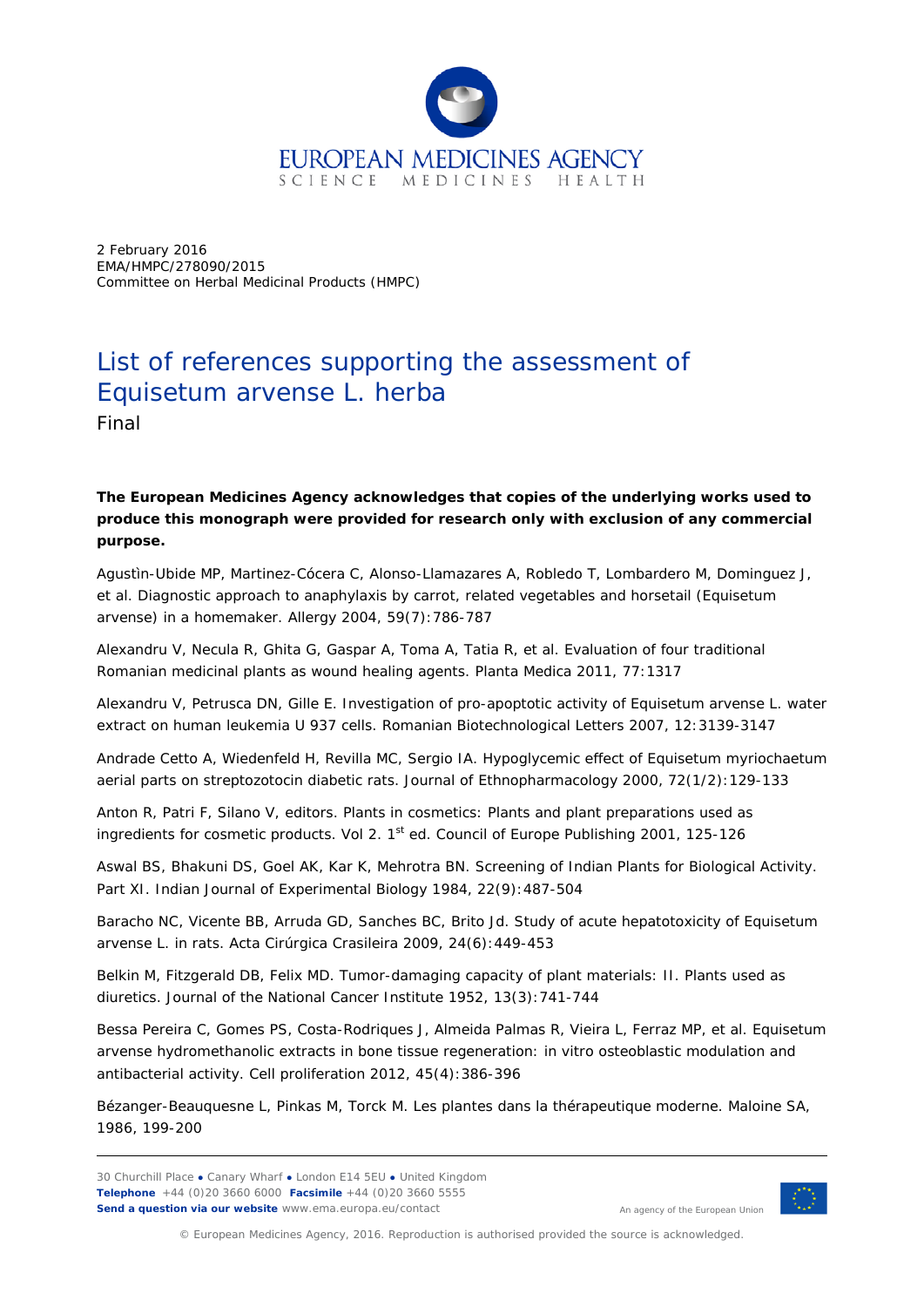Bézanger-Beauquesne L, Pinkas M, Torck M, Trotin F. Plantes médicinales des régions tempérées. 2<sup>th</sup> ed. Maloine SA 1990, 18

BHMA. A guide to traditional herbal medicines: A Sourcebook of accepted traditional uses of medicinal plants within Europe. British Herbal Medicine Association, Bristol 2003, 134

Blaschek W, Hilgenfeldt U, Holzgrabe U, Reichling J, Ruth P, Schulz V, editors. HagerROM 2013: Hagers Enzyklopädie der Drogen und Arzneistoffe. Version 10.5. Springer-Verlag, Berlin Heidelberg 2013

Blumenthal M, Busse WR, Goldberg A, Gruenwald J, Hall T, Riggins W, editors. The Complete German Commission E Monographs. American Botanical Council, Austin Texas 1998, 150-151

Boulos A, Broadwater K, Bouserhal C. A deadly game of horsetail: A case report of *Equisetum arvense* toxicity in adult female. *American Journal of Respiratory and Critical Care Medicine* 2011, 183(1):3875

Bradley PR, editor. British Herbal Compendium. Vol 1. British Herbal Medicine Association, Bournemouth 1992, 92-94

Braun R, editor. Standardzulassungen für Fertigarzneimittel. Schachtelhalmkraut. DAV Stuttgart Govi Verlag GmbH, Frankfurt 2004

Breitwieser K. Versuche über die Brauchbarkeit von Herba Equiseti als Diuretikum. *Archiv der Pharmazie* 1939, 277:53-61

British Herbal Pharmacopoeia. British Herbal Medicinal Association, Bournemouth 1976, 75

British Herbal Pharmacopoeia. 4<sup>th</sup> ed. British Herbal Medicinal Association, Exeter 1996, 76

Bye R, Thingstad SF, Paulsen BS. Horsetail (*Equisetum* spp,) as a source of silicon supplement in human nutrition - a myth*? Journal of Herbs, Spices & Medicinal Plants* 2010, 16(2):119-125

Cahier No 3 de l'Agence du Médicament: Médicaments à base de plantes. Agence du Médicament, Paris 1998, 1-88

Canadanovic-Brunet JM, Cetkovic GS, Djilas SM, Tumbas VT, Savatovic SS, Mandic AI, *et al.* Radical scavenging and antimicrobial activity of horsetail (*Equisetum arvense* L.) extracts. *International Journal of Food Science & Technology* 2009, 44(2):269-278

Carneiro DM, Freire RC, Honório TC, Zoghaib I, Cardoso FF, Tresvenzol LM, *et al.* Randomized, doubleblind clinical trial to assess the acute diuretic effect of *Equisetum arvense* (field horsetail) in healthy volunteers. *Evidence-based Complementary and Alternative Medicine* 2014: 760683

Cetojević-Simin DD, Canadanović-Brunet JM, Bogdanović GM, Djilas SM, Cetković GS, Tumbas VT, *et al.* Antioxidative and antiproliferative activities of different horsetail (*Equisetum arvense* L.) extracts. *Journal of medicinal Food* 2010, 13(2):452-459

Ceyhan N, Keskin D, Ugur A. Antimicrobial activities of different extracts of eight plant species from four different family against some pathogenic microorganisms. *Journal of Food, Agriculture & Environment* 2012, 10:193-197

Cow D. Einige Studien über Diurese. *Archiv für experimentelle Pathologie und Pharmakologie* 1912, 69:393-411

de Oliveira JR, de Castro VC, das Graças Figueiredo Vilela P, Camargo SE, Carvalho CA, Jorge AO, *et al.* Cytotoxicity of Brazilian plant extracts against oral microorganisms of interest to dentistry. *BMC Complementary and Alternative Medicine* 2013, 13:208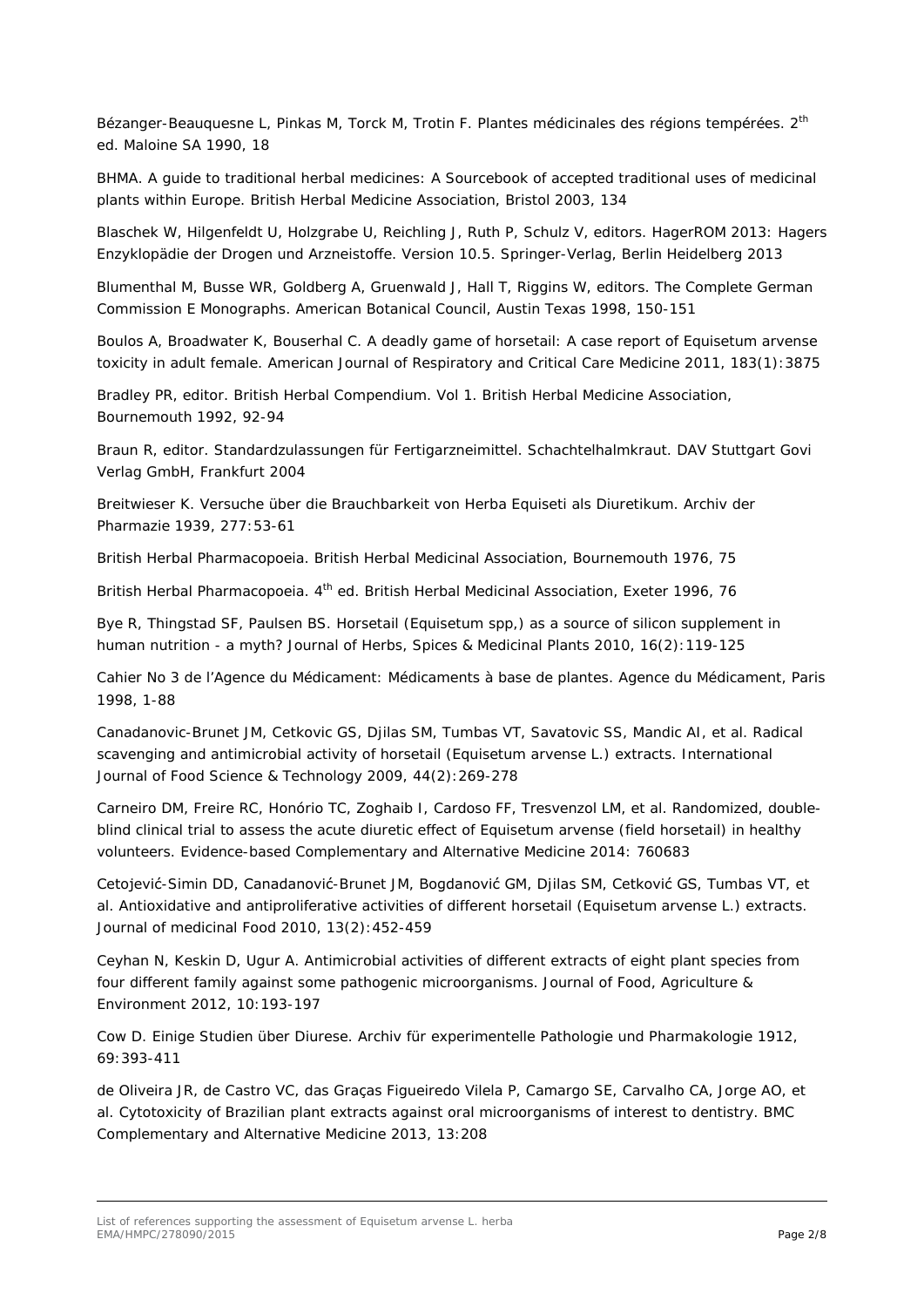Do Monte FH, Dos Santos JG Jr, Russi M, Lanziotti VM, Leal LK, Cunha GM. Antinociceptive and antiinflammatory properties of the hydroalcoholic extract of stems from *Equisetum arvense* L. in mice. *Pharmacological Research* 2004, 49(3):239-243

Dorsch W, Loew D, Meyer-Buchtela E, Schilcher H. Equiseti herba (Schachtelhalmkraut) 5.23. Kinderdosierungen von Phytopharmaka. Kooperation Phytopharmaka GbR, Bonn 1998, 56-57

Dos Santos JG Jr, Blanco MM, Do Monte FH, Russi M, Lanziotti VM, Leal LK, *et al.* Sedative and anticonvulsant effects of hydroalcoholic extract of *Equisetum arvense. Fitoterapia* 2005a, 76(6):508- 513

Dos Santos JG Jr, Do Monte FH, Blanco MM, Lanziotti VM, Maia FD, Leal LK. Cognitive enhancement in aged rats after chronic administration *of Equisetum arvense* L. with demonstrated antioxidant properties in vitro. *Pharmacology Biochemistry and Behaviour* 2005b, 81(3):593-600

Duke JA. Handbook of medicinal herbs. CRC Press, Boca Raton, Florida 1985, 178-179, 519, 555

Duke JA. Handbook of medicinal herbs. 2<sup>nd</sup> ed. CRC Press, Boca Raton, Florida 2002, 391-392

EB 6. Ergänzungsbuch zum Deutschen Arzneibuch (EB 6). 6<sup>th</sup> ed. Deutscher Apotheker Verlag, Stuttgart 1953, 244-245

EFSA (European Food Safety Authority). Scientific opinion on the substantiation of health claims related to *Equisetum arvense* L. and invigoration of the body (ID 2437), maintenance of skin (ID 2438), maintenance of hair (ID 2438), maintenance of bone (ID 2439), and maintenance or achievement of a normal body weight (ID 2783) pursuant to Article 13 of Regulation (EC) No 1924/2006. EFSA Journal 2009, 7(10):article 1289

European Pharmacopoeia 8<sup>th</sup> ed. Equisetum Stem - Equiseti herba. Council of Europe. 04/2012:1825; 1237-1238

Fabre B, Geay B, Beaufils P. Thiaminase activity in *Equisetum arvense* and its extracts. *Plantes médicinales et phytothérapie* 1993, 26(3):190-197

Frohne D, Pfänder HJ. A colour atlas of poisonous plants. A Wolfe Science Book 1984, 103-104

Garnier G, Bezanger-Beauquesne L, Debraux G. Ressources médicinales de la flore française. Vigot Freres impr. Jouve, Paris 1961, 90-91

Geetha RV, Lakshmi T, Roy A. In vitro evaluation of anti-bacterial activity of *Equisetum arvense* Linn on urinary tract pathogens. *International Journal of Pharmacy and Pharmaceutical Sciences* 2011, 3:323-325

Goun EA, Petrichenko VM, Solodnikov SU, Suhinina TV, Kline MA, Cunningham G, *et al.* Anticancer and antithrombin activity of Russian plants. *Journal of Ethnopharmacology* 2002, 81(3):337-342

Graefe EU, Veit M. Urinary metabolites of flavonoids and hydroxycinnamic acids in humans after application of a crude extract from *Equisetum arvense*. *Phytomedicine* 1999, 6:239-246

Grases F, Melero G, Costa-Bauzá A, Prieto R, March JG. Urolithiasis and phytotherapy*. International Urology and Nephrology* 1994, 26(5):507-511

Guerin JC, Reveillere HP. Activité antifongique d'extraits végétaux à usage thérapeutique. I. Etude de 41 extraits sur 9 souches fongiques. [Antifungal Activity of Plant Extracts in Therapy. I. Study of 41 extracts against 9 fungal species.] *Annales Pharmaceutiques Françaises* 1984, 42(6):553-559

Hager H, Blaschek W, Ebel S, Hackenthal E, editors. Equisetum. HagerROM 2003: Hagers Handbuch der Drogen und Arzneistoffe. Version 3. Springer Medizin Verlag, Heidelberg 2003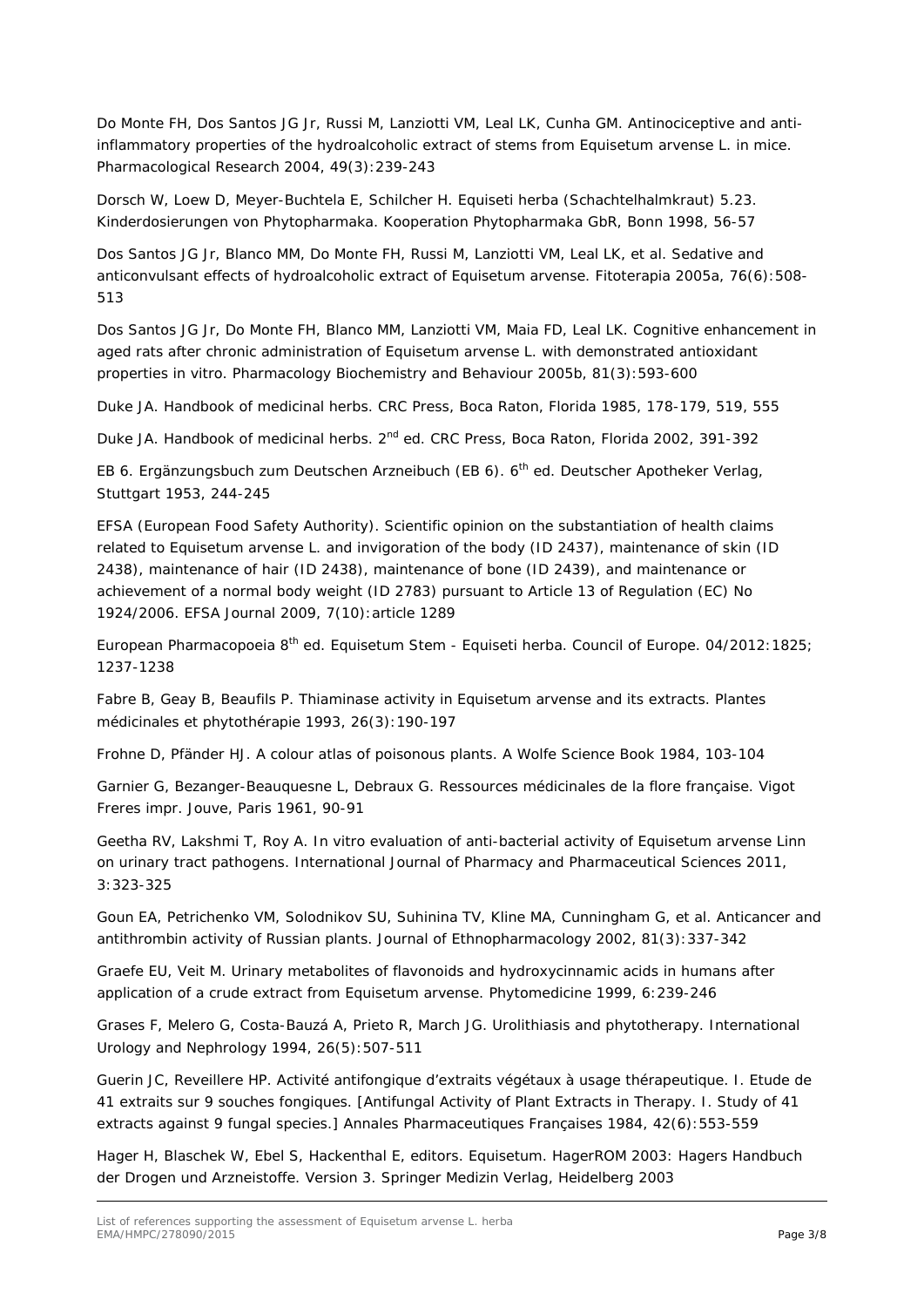Hamon NW, Awang DV. Horsetail. *Canadian Pharmaceutical Journal* 1992, 125:399-401

Hänsel R, Keller K, Rimpel H, Schneider G, editors. Hagers Handbuch der Pharmazeutischen Praxis. Drogen E-O. Vol 5. 5<sup>th</sup> ed. Springer Verlag, Berlin 1993, 64-69

Harkness R, Bratman S. Mosby´s Handbook of drug-herb and drug-supplement interactions. Mosby 2002, 163-164

Hayat A, Temamogullari F, Yilmaz R, Karabulut O. Effect of *Equisetum arvense* on wound contraction of full-thickness skin wounds in rabbits. *Journal of Animal and Veterinary Advances* 2011, 10(1):81-83

Health Canada. Natural Health Products Ingredients Database. *Equisetum arvense*, 2014. Available at: <http://webprod.hc-sc.gc.ca/nhpid-bdipsn/ingredReq.do?id=6117&lang=eng> Accessed 12/05/2015

Health Canada. Multi-vitamin /mineral supplement monograph, 2007. Silicon, 15-17. Available at: <http://webprod.hc-sc.gc.ca/nhpid-bdipsn/ingredReq.do?id=816&lang=eng> Accessed 18/05/2015

Heisey RM, Gorham BK. Antimicrobial Effects of Plant Extracts on *Streptococcus mutans*, *Candida albicans*, *Trichophyton rubrum* and other micro-organisms. *Letters in Applied Microbiology* 1992, 14(4):136-139

Henderson JA, Evans EV, McIntosh RA. The antithiamine action of *Equisetum*. *Journal of the American Veterinary Medical Association* 1952, 120(903): 375-378

Herbal Medicines: Horsetail. Available at: <https://www.medicinescomplete.com/mc/herbals/2011/HBL216234.htm> Accessed 18/05/2015

Herre E. Die diuretische Wirkung der in Naturheilkunde und Volksmedizin angewandten harntreibenden Mittel. *Archiv für experimentelle Pathologie und Pharmakologie* 1937, 184:710-715

Hoppe HA. Equisetum. Drogenkunde. 8<sup>th</sup> ed. Walter de Gruyter Verlag, Berlin 1975, 173-175

Husson GP, Vilagines R, Delaveau P. Recherche de propriétés antivirales de quelques extraits d'origine naturelle. [Research into the antiviral properties of a few natural extracts.] *Annales Pharmaceutiques Francaises* 1986, 44(1):41-48

Jaretzky R, Breitwieser K, Neuwald F. Diureseversuche mit Kieselsäure und Kieselsäuredrogen an Ratten. *Archiv der Pharmazie* 1938, 276:552-559

Jean-Blain C, Grisvard M. Plantes vénéneuses-toxicologie. La Maison Rustique, 1973, 20-21

Joksić G, Stanković M, Novak A. Antibacterial medicinal plants Equiseti herba and Ononidis radix modulate micronucleus formation in human lymphocytes in vitro. *Journal of Environmental Pathology, Toxicology and Oncology* 2003, 22(1):41-48

Katalinic V, Milos M, Kulisic T, Jukic M. Screening of 70 medicinal plant extracts for antioxidant capacity and total phenols. *Food Chemistry* 2006, 94(4):550-557

Klnçalp S, Ekiz F, Basar Ö, Coban S, Yüksel O. *Equisetum arvense* (field horsetail)-induced liver injury. *European Journal of Gastroenterology & Hepatology* 2012, 24(2):213-214

Kolettis TM, Oikonomou G, Novas I, Sideris DA. Transient complete atrioventricular block associated with herb intake. *Europace* 2005, 7(3):225-226

Kommission E (German Commission E). Equiseti herba, Schachtelhalmkraut. *Bundesanzeiger* 1986, 173:13284

Kreitmair H. Pharmakologische Versuche mit einigen einheimischen Pflanzen. *Merck´s Jahresbericht* 1936, 50:103-110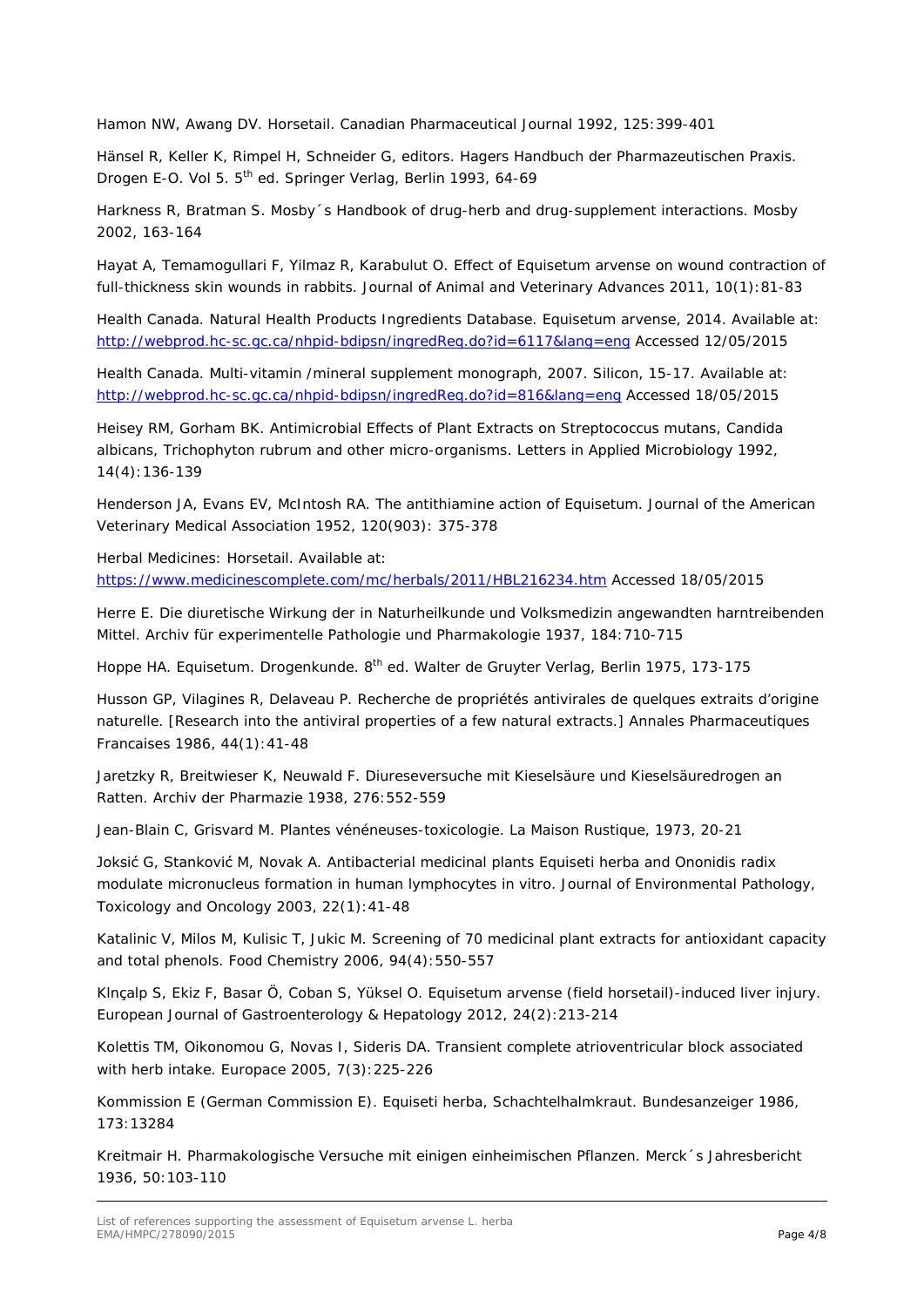Kreitmair H. *Equisetum arvense* - der Ackerschachtelhalm. *Pharmazie* 1953, 3:298-300

Kukric Z, Topalic-Trivunovic L, Pavicic S, Zabic M, Matos S, Davidovic A. Total phenolic content, antioxidant and antimicrobial activity of *Equisetum arvense* L. *Chemical Industry & Chemical Engineering Quarterly* 2013, 19(1):37-43

Kumar A, Kaushik P. Antibacterial effect of *Equisetum arvense* L. *Asian Journal of Biological Sciences* 2011*,* 6(2):184-187

Länger R. Eine südamerikanische Heilpflanze, wissenschaftlich erforscht. Uncaria tomentosa (Willd.) DC., Katzenkralle. *Österreichische Apothekerzeitung* 2002;56(4):168-171 Langhammer AJ, Nilsen OG. In vitro inhibition of human CYP1A2, CYP2D6, and CYP3A4 by six herbs commonly used in pregnancy*. Phytotherapy Research* 2014, 28(4):603-610

Lemus I, García R, Erazo S, Peña R, Parada M, Fuenzalida M. Diuretic activity of an *Equisetum bogotense* tea (Platero herb): evaluation in healthy volunteers*. Journal of Ethnopharmacology* 1996, 54:55-58

Lovkova MY, Shelepova OV, Sokolova SM, Sabirova NS, Rabinovich AM. Selenium in medicinal plants of the Russian flora. *Biology Bulletin of the Russian Academy of Sciences* 1993, 20(6):669-673

Madaus G. Lehrbuch der biologischen Heilmittel. Vol 2. Georg Olms Verlag, Hildesheim New York 1976 (reprint of Madaus G. Lehrbuch der biologischen Heilmittel. Georg Thieme Verlag, Leipzig 1938), 1267- 1278

Maeda H, Miyamoto K, Sano T. Occurrence of dermatitis in rats fed a cholesterol diet containing field horsetail (*Equisetum arvense* L.). *Journal of Nutritional Science and Vitaminology* 1997, 43(5):553-563

Martindale. The Extra Pharmacopoeia. Equisetum. 27<sup>th</sup> ed. Pharmaceutical Society of Great Britain, London 1977, 1754

Martindale. The Complete Drug Reference. Equisetum. 2013. Available at: <https://www.medicinescomplete.com/mc/martindale/2009/12699-v.htm> Accessed 18/05/2015

Meyer U, Staiger K, Seitz A. "Rechnen Sie auf die Kieselsäure" – Pharmazeutische Gesichtspunkte zu einer möglichen Optimierung der Equisetum-Therapie. ['Do count on the silica' (i) - Pharmaceutical aspects of possible optimization of Equisetum therapy.] *Merkurstab* 2012, 65(2):112-116

Mills S, Bone K. The essential guide to herbal safety. Elsevier, Churchill Livingstone 2005, 476-478

Milovanović V, Radulović N, Todorović Z, Stanković M, Stojanović G. Antioxidant, antimicrobial and genotoxicity screening of hydro-alcoholic extracts of five serbian *Equisetum* species. *Plant foods for human nutrition* 2007, 62(3):113-119

Nagai T, Myoda T, Nagashima T. Antioxidative activities of water extract and ethanol extract from field horsetail (tsukushi) *Equisetum arvense* L. *Food Chemistry* 2005, 91(3):389-394

Oh H, Kim DH, Cho JH, Kim YC. Hepatoprotective and free radical scavenging activities of phenolic petrosins and flavonoids isolated from *Equisetum arvense*. *Journal of Ethnopharmacology* 2004, 95(2- 3):421-424

Ortega García JA, Angulo MG, Sobrino-Najul EJ, Soldin OP, Mira AP, Martínez-Salcedo E, *et al*. Prenatal exposure of a girl with autism spectrum disorder to 'horsetail' (*Equisetum arvense*) herbal remedy and alcohol: A case report. *Journal of Medical Case Reports* 2011, 5:129

Ozay Y, Kasim Cayci M, Guzel-Ozay S, Cimbiz A, Gurlek-Olgun E, Sabri Ozyurt M. Effects of *Equisetum arvense* ointment on diabetic wound healing in rats. *Wounds* 2013, 25(9):234-241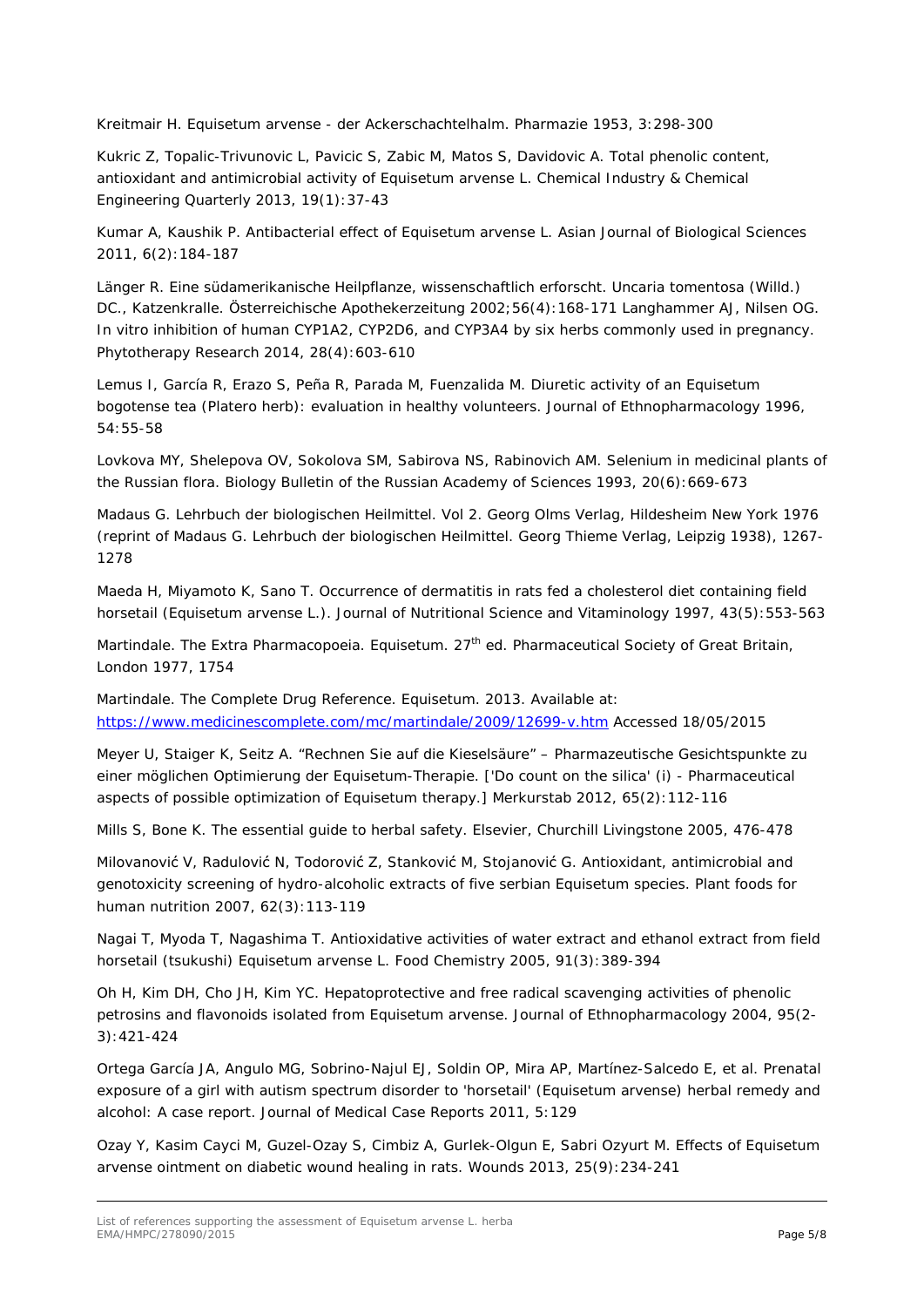Paris RR, Moyse H. Precis de matière médicale. 2<sup>nd</sup> ed. Masson, 1976, 376-378

Patri G, Silano V. Plant preparations used as ingredients of cosmetic products. 1<sup>st</sup> ed. Council of Europe Press 1989, 142-143

Perazella MA. Drug induced hyperkalemia – the reply. *The American Journal of Medicine* 2002, 112(4):334-335

Pérez Gutiérrez RM, Laguna GY, Walkowski A. Diuretic activity of Mexican equisetum. *J Ethnopharmacol* 1985, 14(2/3):269-272

Pharmacopoea Helvetica. Equiseti herba. Verlag Eidgenössische Drucksachen und Materialzentrale, Bern 1971, 691-692

Pohl RW. Toxicity of ferns and Equisetum. *American Fern Journal* 1955, 45(3):95-97

Pyevich D, Bogenschütz MP. Herbal diuretics and lithium toxicity. *The American Journal of Psychiatry* 2001, 158:1329

Rafsanjany N, Lechtenberg M, Petereit F, Hensel A. Antiadhesion as a functional concept for protection against uropathogenic *Escherichia coli*: In vitro studies with traditionally used plants with antiadhesive activity against uropathogenic *Escherichia coli*. *Journal of Ethnopharmacology* 2013, 145:591-597

Rapp WF. The toxicity of Equisetum. *American Fern Journal* 1954, 44(4):148-154

Rebuelta M, San Roman L. Study of the diuretic effect of *Equisetum arvense* L. *Anales del Instituto Botanico A.J. Cavanilles* 1978, 34:703–714

Revilla MC, Andrade-Cetto A, Islas S, Wiedenfeld H. Hypoglycemic effect of *Equisetum myriochaetum* aerial parts on type 2 diabetic patients. *Journal of Ethnopharmacology* 2002, 81(1):117-120

Rezaie A, Ahmadizadeh C, Mosavi G, Nazeri M, Jafari B, Ebadi R. Comparative Study of sedative, preanesthetic and anti-anxiety effects of *Equisetum arvense* extract compared with diazepam on rats. *Australian Journal of Basic and Applied Sciences* 2011, 5(10):786-789

Saint-Paul A. La composition élémentaire de quelques *Equisetum* médicaux*. Plantes médicinales et phytothérapie* 1980, 14(2):73-82

Samoilova Z, Muzyka N, Lepekhina E, Oktyabrsky O, Smirnova G. Medicinal plant extracts can variously modify biofilm formation in *Escherichia coli*. *Antonie van Leeuwenhoek*, *International Journal of General and Molecular Microbiology* 2014, 105(4):709-722

Sandhu NS, Kaur S, Chopra D. *Equisetum arvense*: Pharmacology and Phytochemistry - A Review. *Asian Journal of Pharmaceutical and Clinical Research* 2010, 3(3):146-150

Schauss AG, Steels E. Preliminary evidence of the safety and efficacy of UroLogic (TM), an herbal formulation for the treatment of urinary incontinence and overactive bladder. *The FASEB Journal* 2006*,*  20:A990

Schneider K, Kubelka W. Zur Hämolytischen Wirkung von Schachtelhalmkraut (Herba Equiseti). *Scientia Pharmaceutica* 1989, 57(3):214-215

Scott IM, Leduc RI, Burt AJ, Marles RJ, Arnason JT, Foster BC. The inhibition of human cytochrome P450 by ethanol extracts of North American botanicals. *Pharmaceutical Biology* 2006, 44(5):315-327

Sevior DK, Hokkanen J, Tolonen A, Abass K, Tursas L, Pelkonen O, *et al.* Rapid screening of commercially available herbal products for the inhibition of major human hepatic cytochrome P450 enzymes using the N-in-one cocktail. *Xenobiotica* 2010, 40(4):245-254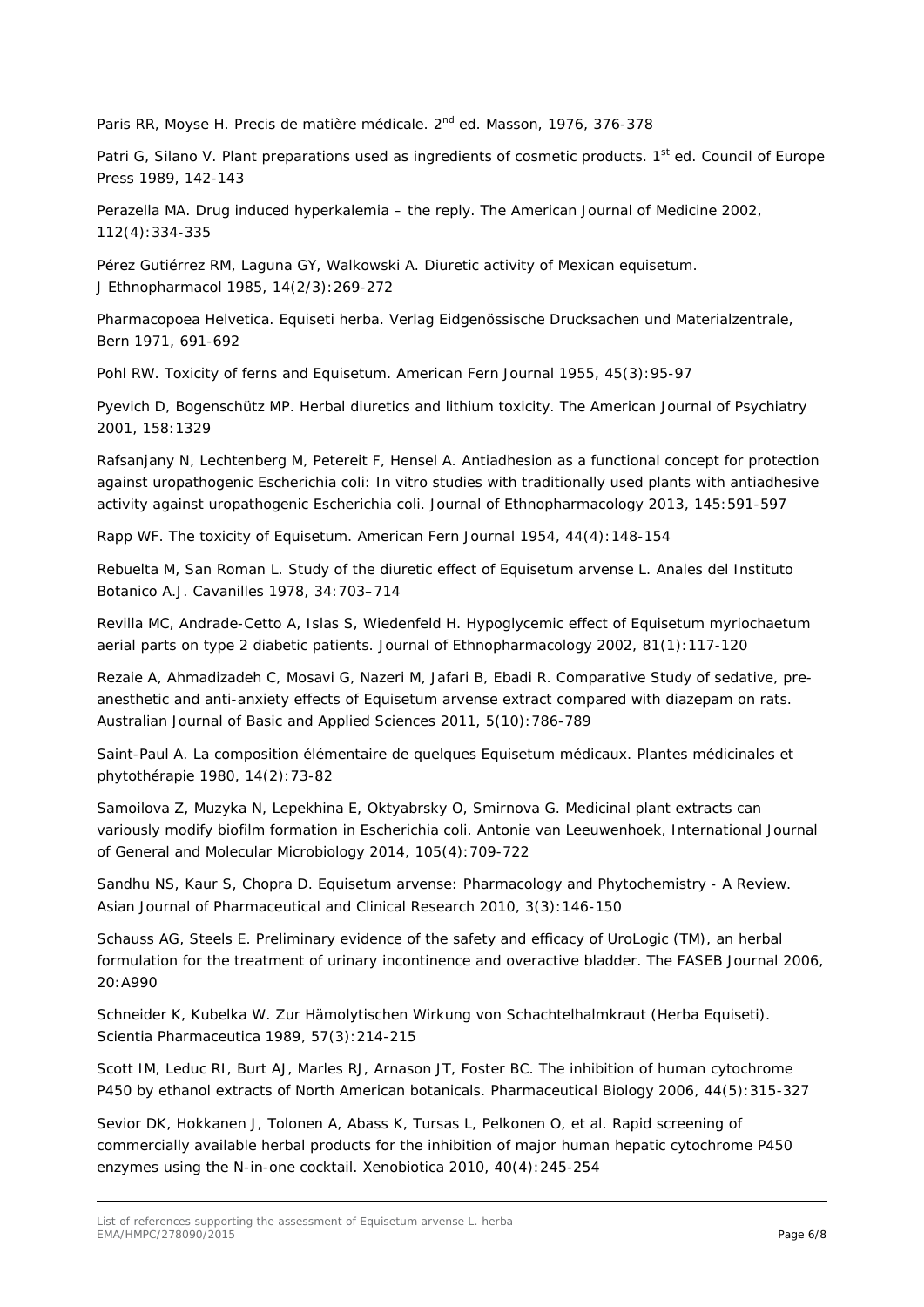Singh N, Kaur S, Bedi PM, Kaur D. Anxiolytic effects of *Equisetum arvense* Linn. extracts in mice. *Indian Journal of Experimental Biology* 2011, 49(5):352-356

Sinha SN. In vitro antibacterial activity of ethanolic extract of *Equisetum arvense* L. *International Journal of Pharmaceutical and Biological Research* 2012, 3(1):19-21

Soleimani S, Azarbaizani FF, Nejati V. The effect of *Equisetum arvense* L. (*Equisetaceae*) in histological changes of pancreatic beta-cells in streptozotocin-induced diabetic in rats. *Pakistan Journal of Biological Sciences* 2007a, 10(23):4236-4240

Soleimani S, Fathallah F, Vahid N, Habib SS, Nabat N. Effect of *Equisetum arvense* L. (*Equisetaceae*) in microalbuminuria and creatinine excretion in streptozotocin-induced diabetes in male rats. *International Journal of Pharmacology* 2007b, 3(2):155-159

Sparavigna A, Setaro M, Genet M, Frisenda L. *Equisetum arvense* in a new transungual technology improves nail structure and appearance. *Journal of Plastic Dermatology* 2006, 2(1):31-38

Stajner D, Popović BM, Canadanović-Brunet J, Boza P. Free radical scavenging activity of three *Equisetum* species from Fruska gora mountain. *Fitoterapia* 2006, 77(7-8):601-604

Sudan BJ. Seborrhoeic dermatitis induced by nicotine of horsetails (*Equisetum arvense* L.). *Contact Dermatitis* 1985, 13:201-202

Suganda AG, Amoros M, Girre L, Fauconnier B. Inhibitory Effects of some crude and semi-purified extracts of plants indigenous to France on the replication of Human Herpes Virus 1 and Human Poliovirus 2 in cell culture. *Journal of Natural Products* 1983, 46(5):626-632

Tago Y, Wei M, Ishii N, Kakehashi A, Wanibuchi H. Evaluation of the subchronic toxicity of dietary administered *Equisetum arvense* in F344 rats. *Journal of Toxicologic Pathology* 2010, 23(4):245-251

Trouillas P, Calliste CA, Allais DP, Simon A, Marfak A, Delage C, *et al.* Antioxidant, anti-inflammatory and antiproliferative properties of sixteen water plant extracts used in the Limousin countryside as herbal teas. *Food Chemistry* 2003, 80(3):399-407

Uslu ME, Erdogan I, Bayraktar O, Ates M. Optimization of extraction conditions for active components in *Equisetum arvense* extract. *Romanian Biotechnological Letters* 2013, 18(2):8115-8131

Van Hellemont J. Compendium de Phytotherapie. A.P.B., 1986, 144-146

Veit M. Die Schachtelhalme (*Equisetaceae*). Objekte der Forschung und der Praxis. *Deutsche Apotheker Zeitung* 1987, 127(41):2049-2056

Veit M. Probleme bei der Bewertung pflanzlicher Diuretika. Als Beispiel Schachtelhalmkraut DAB 10 (Equiseti herba). *Zeitschrift für Phytotherapie* 1994, 15:331-341

Vollmer H. Untersuchungen über einige pflanzliche Diuretica. *Fortschritte der Therapie* 1941, 19:322- 328

Vollmer V, Hindemith H. Untersuchungen über die diuretische Wirkung von Ononis spinosa L. und Equisetum arvense L. an Kaninchen und Mäusen. *Archiv für experimentelle Pathologie und Pharmakologie* 1937, 186:565-573

Vollmer H, Hübner K. Untersuchung über die diuretische Wirkung der Fructus juniperi, Radix levistici, Radix ononidis, Folia betulae, Radix liquiritae und Herba equiseti an Ratten*. Archiv für experimentelle Pathologie und Pharmakologie* 1937, 186:592-605

Wachter R. Vergleichende Versuche über die diuretischen Wirkung einiger in der Volksmedizin gebräuchlicher Pflanzen. Dissertation, Gießen 1938